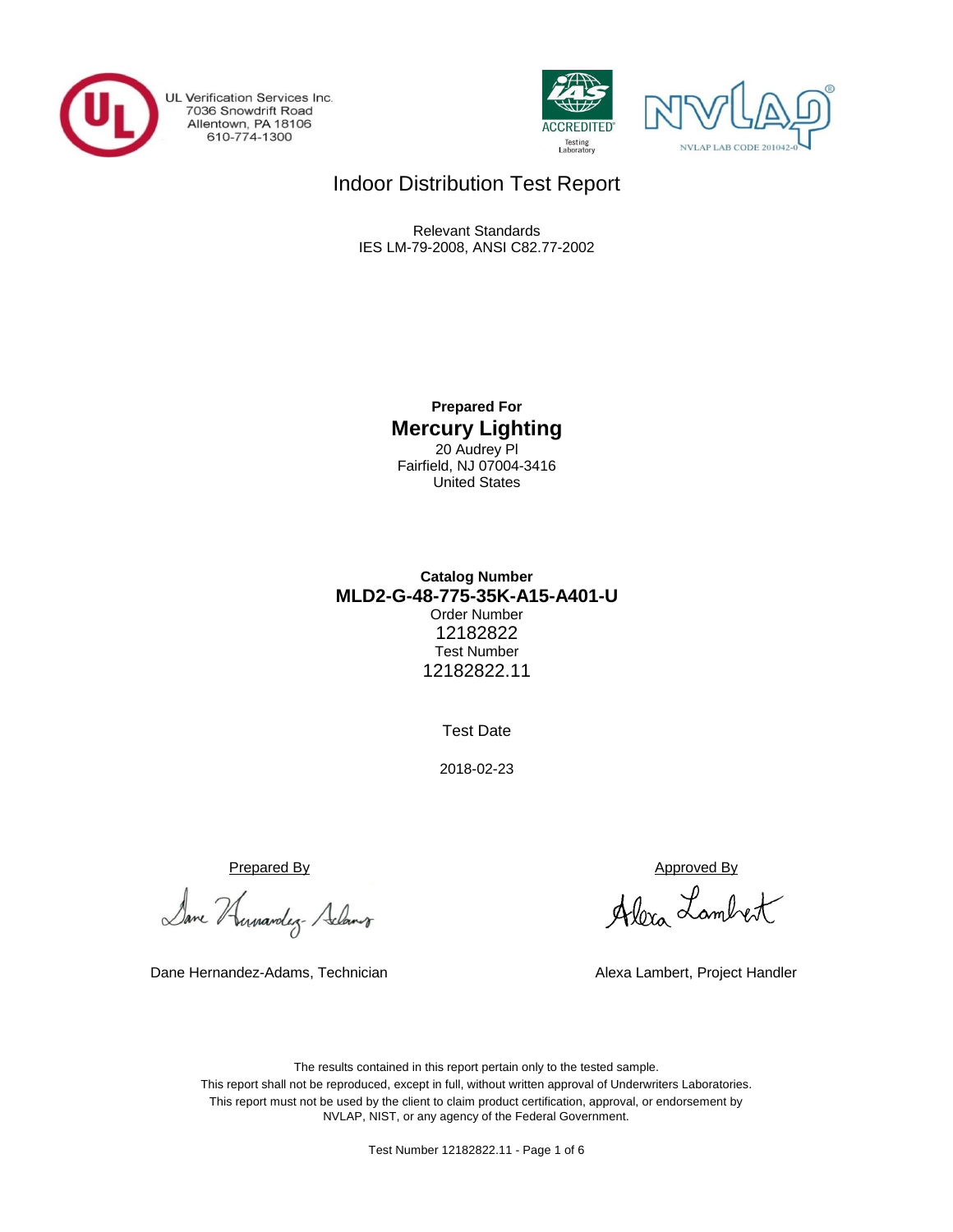

**Lamp:**<br>Mounting:<br>Ballast/Driver: **Lamp:** 96 white LEDs

**Ballast/Driver:** Philips XI040C110V054BST1 **Luminaire Description:** Extruded aluminum housing, frosted lens enclosure







#### **Luminaire Characteristics**

Luminous Length: Luminous Width: Luminous Height:

47.00 in. 1.875 in. 1.50 in.

# **Summary of Results Test Conditions**

Maximum Candela: 602 Candela Luminaire Efficacy: Total Luminaire Output:

3099 Lumens

| 24.0 $\degree$ C |
|------------------|
| 120.0 VAC        |
| 0.2625A          |
| 31.33 W          |
| 0.995            |
| 60 Hz            |
| 8.60%            |
|                  |

Laboratory results may not be representative of field performance Ballast factors have not been applied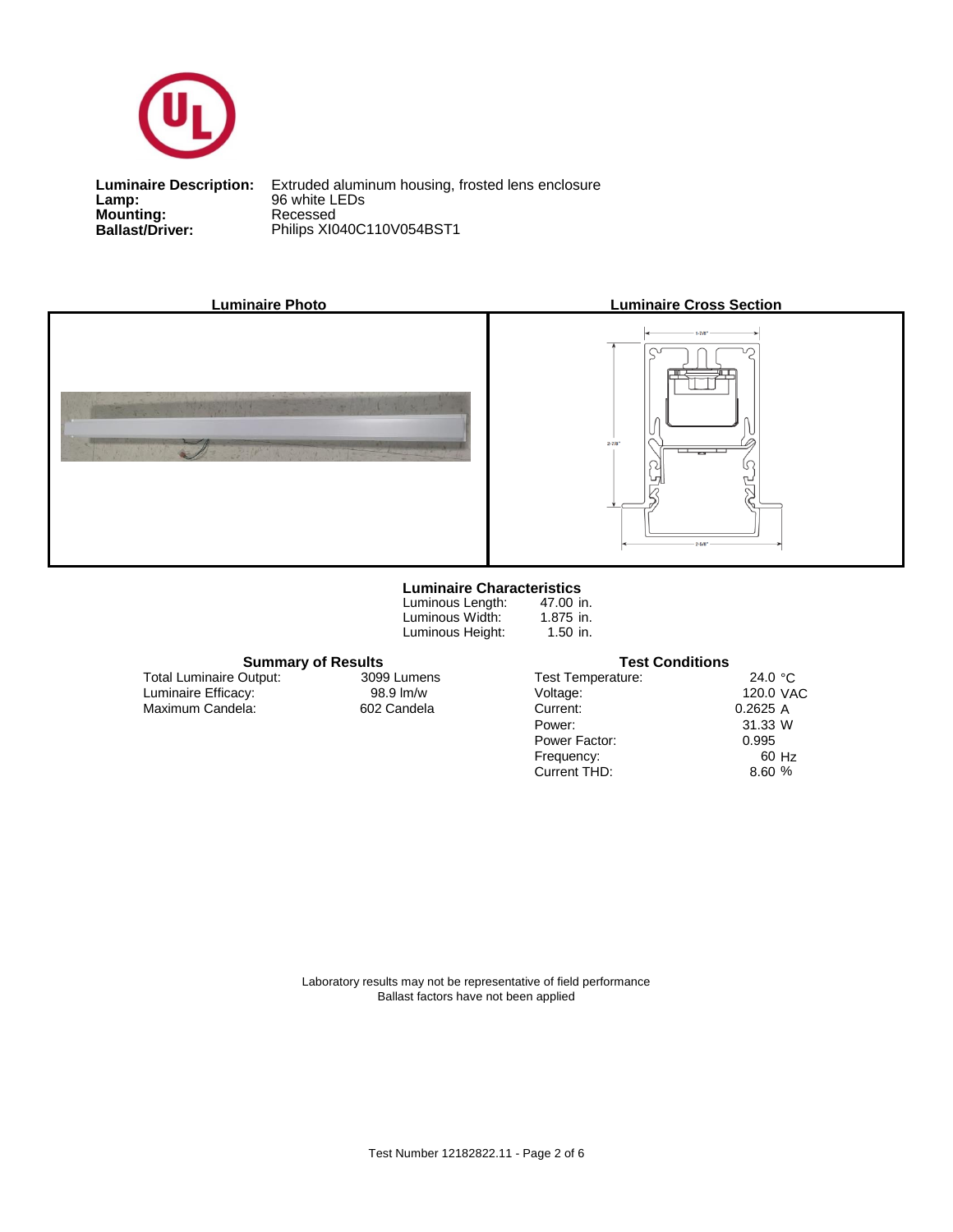

# **Distribution - Goniophotometer**

| <b>Distribution Test Conditions</b> |                |                |              |                         |           |                    |  |  |  |
|-------------------------------------|----------------|----------------|--------------|-------------------------|-----------|--------------------|--|--|--|
| <b>Temperature I</b>                | <b>Voltage</b> | <b>Current</b> | <b>Power</b> | <b>I Power Factor I</b> | Frequency | <b>Current THD</b> |  |  |  |
| 24.0 $^{\circ}$ C                   | 120.0 VAC      | 0.2625A        | 31.33 W      | 0.995                   | 60 Hz     | 8.60 %             |  |  |  |
|                                     |                |                |              |                         |           |                    |  |  |  |



### **Zonal Lumen Summary**

| Zone      | _umens | % of Luminaire | Zone    | Lumens | % of Luminaire | Zone    | Lumens | % of Luminaire |
|-----------|--------|----------------|---------|--------|----------------|---------|--------|----------------|
| 0-5       | 14.0   | 0.5%           | 60-65   | 183.7  | 5.9%           | 120-125 | 49.7   | 1.6%           |
| $5 - 10$  | 41.9   | l.4%           | 65-70   | 172.2  | 5.6%           | 125-130 | 40.1   | $1.3\%$        |
| $10 - 15$ | 69.0   | 2.2%           | 70-75   | 157.2  | 5.1%           | 130-135 | 30.8   | 1.0%           |
| 15-20     | 94.8   | 3.1%           | 75-80   | 139.4  | 4.5%           | 135-140 | 22.3   | 0.7%           |
| $20 - 25$ | 118.7  | 3.8%           | 80-85   | 121.2  | 3.9%           | 140-145 | 15.0   | 0.5%           |
| $25 - 30$ | 140.1  | 4.5%           | 85-90   | 105.0  | 3.4%           | 145-150 | 9.0    | 0.3%           |
| $30 - 35$ | 158.5  | 5.1%           | 90-95   | 95.6   | 3.1%           | 150-155 | 4.7    | 0.2%           |
| $35 - 40$ | 173.8  | 5.6%           | 95-100  | 90.0   | 2.9%           | 155-160 | 1.7    | 0.1%           |
| 40-45     | 185.1  | 6.0%           | 100-105 | 84.0   | 2.7%           | 160-165 | 0.3    | 0.0%           |
| 45-50     | 191.8  | 6.2%           | 105-110 | 76.7   | 2.5%           | 165-170 |        | $0.0\%$        |
| 50-55     | 193.8  | 6.3%           | 110-115 | 68.4   | 2.2%           | 170-175 |        | 0.0%           |
| $55 - 60$ | 191.1  | 6.2%           | 115-120 | 59.2   | .9%            | 175-180 |        | 0.0%           |

| Zone       | Lumens | % of Luminaire |
|------------|--------|----------------|
| ი-4ი       | 811    | 26.2%          |
| 0-60       | 1573   | 50.7%          |
| 0-90       | 2451   | 79.1%          |
| $90 - 180$ | 648    | 20.9%          |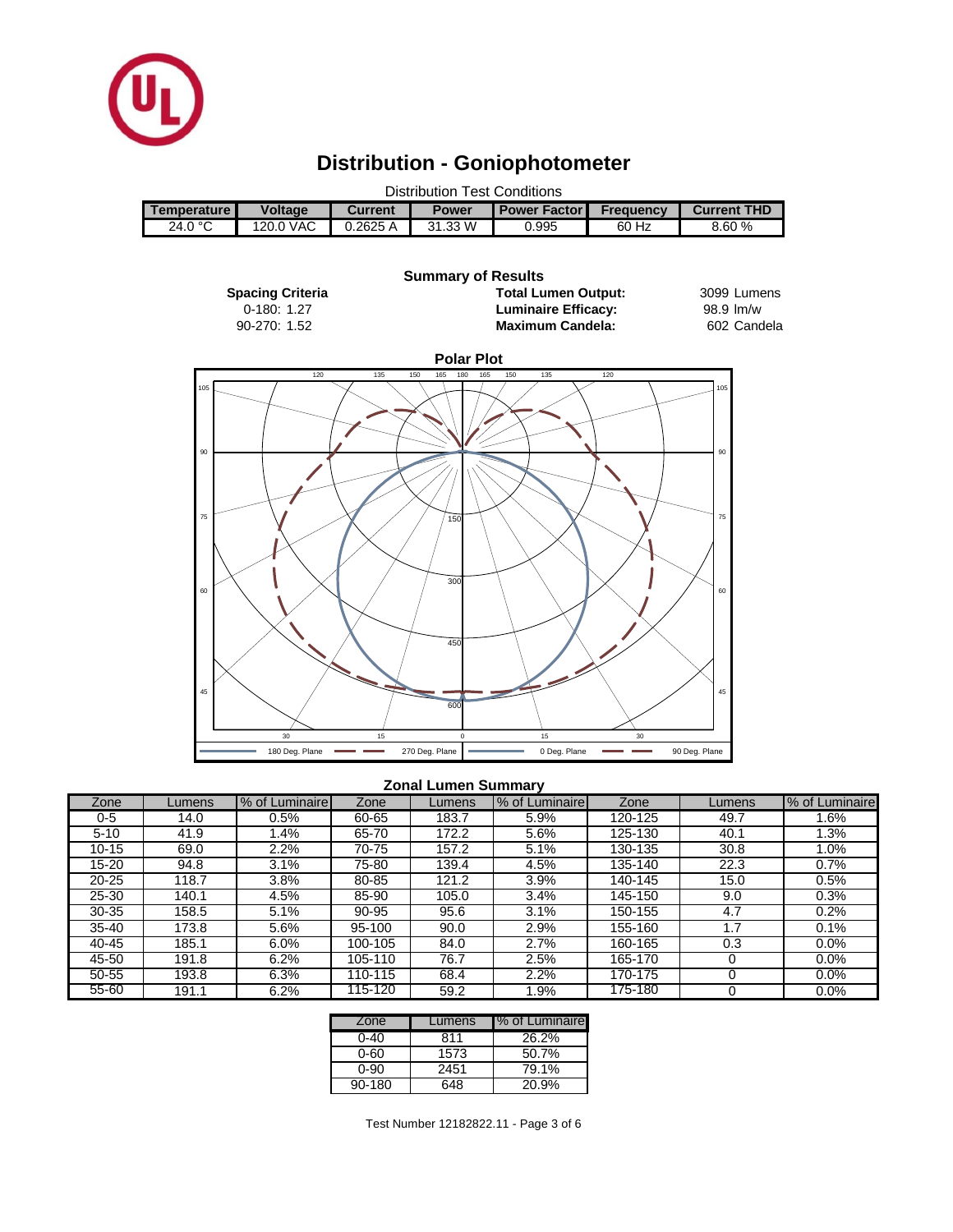

#### **Candela Tabulation** Horizontal Angle (Degrees)

|             |              |       |       |       |       |       |       |       | HUILLUITTAI AITUIG (Deglees) |       |       |       |       |       |       |       |
|-------------|--------------|-------|-------|-------|-------|-------|-------|-------|------------------------------|-------|-------|-------|-------|-------|-------|-------|
|             | $\mathbf{0}$ | 22.5  | 45    | 67.5  | 90    | 112.5 | 135   | 157.5 | 180                          | 202.5 | 225   | 247.5 | 270   | 292.5 | 315   | 337.5 |
| $\mathbf 0$ | 584.8        | 584.8 | 584.8 | 584.8 | 584.8 | 584.8 | 584.8 | 584.8 | 584.8                        | 584.8 | 584.8 | 584.8 | 584.8 | 584.8 | 584.8 | 584.8 |
| 5           | 598.6        | 586.5 | 581.8 | 584.0 | 583.5 | 584.0 | 581.8 | 586.5 | 598.6                        | 586.5 | 581.8 | 584.0 | 583.5 | 584.0 | 581.8 | 586.5 |
| 10          | 589.8        | 581.4 | 581.4 | 586.6 | 587.1 | 586.6 | 581.4 | 581.4 | 589.8                        | 581.4 | 581.4 | 586.6 | 587.1 | 586.6 | 581.4 | 581.4 |
| 15          | 575.2        | 571.0 | 576.8 | 586.5 | 589.7 | 586.5 | 576.8 | 571.0 | 575.2                        | 571.0 | 576.8 | 586.5 | 589.7 | 586.5 | 576.8 | 571.0 |
| 20          | 555.5        | 555.6 | 568.1 | 587.1 | 593.0 | 587.1 | 568.1 | 555.6 | 555.5                        | 555.6 | 568.1 | 587.1 | 593.0 | 587.1 | 568.1 | 555.6 |
| 25          | 531.4        | 536.3 | 560.3 | 584.2 | 591.7 | 584.2 | 560.3 | 536.3 | 531.4                        | 536.3 | 560.3 | 584.2 | 591.7 | 584.2 | 560.3 | 536.3 |
| 30          | 502.4        | 513.9 | 549.1 | 578.0 | 587.5 | 578.0 | 549.1 | 513.9 | 502.4                        | 513.9 | 549.1 | 578.0 | 587.5 | 578.0 | 549.1 | 513.9 |
| 35          | 470.9        | 489.1 | 535.2 | 570.1 | 581.9 | 570.1 | 535.2 | 489.1 | 470.9                        | 489.1 | 535.2 | 570.1 | 581.9 | 570.1 | 535.2 | 489.1 |
| 40          | 435.3        | 462.8 | 517.9 | 559.5 | 573.5 | 559.5 | 517.9 | 462.8 | 435.3                        | 462.8 | 517.9 | 559.5 | 573.5 | 559.5 | 517.9 | 462.8 |
| 45          | 396.0        | 433.1 | 497.4 | 544.1 | 559.7 | 544.1 | 497.4 | 433.1 | 396.0                        | 433.1 | 497.4 | 544.1 | 559.7 | 544.1 | 497.4 | 433.1 |
| 50          | 354.3        | 399.9 | 471.9 | 523.9 | 540.4 | 523.9 | 471.9 | 399.9 | 354.3                        | 399.9 | 471.9 | 523.9 | 540.4 | 523.9 | 471.9 | 399.9 |
| 55          | 309.7        | 364.6 | 443.9 | 498.8 | 516.3 | 498.8 | 443.9 | 364.6 | 309.7                        | 364.6 | 443.9 | 498.8 | 516.3 | 498.8 | 443.9 | 364.6 |
| 60          | 264.1        | 327.6 | 411.8 | 469.8 | 488.3 | 469.8 | 411.8 | 327.6 | 264.1                        | 327.6 | 411.8 | 469.8 | 488.3 | 469.8 | 411.8 | 327.6 |
| 65          | 216.3        | 288.1 | 376.2 | 436.9 | 456.3 | 436.9 | 376.2 | 288.1 | 216.3                        | 288.1 | 376.2 | 436.9 | 456.3 | 436.9 | 376.2 | 288.1 |
| 70          | 167.9        | 247.6 | 338.7 | 402.0 | 422.1 | 402.0 | 338.7 | 247.6 | 167.9                        | 247.6 | 338.7 | 402.0 | 422.1 | 402.0 | 338.7 | 247.6 |
| 75          | 118.2        | 204.8 | 299.8 | 365.0 | 386.0 | 365.0 | 299.8 | 204.8 | 118.2                        | 204.8 | 299.8 | 365.0 | 386.0 | 365.0 | 299.8 | 204.8 |
| 80          | 72.0         | 163.2 | 262.1 | 328.3 | 350.0 | 328.3 | 262.1 | 163.2 | 72.0                         | 163.2 | 262.1 | 328.3 | 350.0 | 328.3 | 262.1 | 163.2 |
| 85          | 32.8         | 127.4 | 227.6 | 294.0 | 315.9 | 294.0 | 227.6 | 127.4 | 32.8                         | 127.4 | 227.6 | 294.0 | 315.9 | 294.0 | 227.6 | 127.4 |
| 90          | 11.1         | 103.4 | 201.6 | 266.8 | 288.3 | 266.8 | 201.6 | 103.4 | 11.1                         | 103.4 | 201.6 | 266.8 | 288.3 | 266.8 | 201.6 | 103.4 |
| 95          | 10.5         | 95.0  | 189.5 | 252.5 | 273.4 | 252.5 | 189.5 | 95.0  | 10.5                         | 95.0  | 189.5 | 252.5 | 273.4 | 252.5 | 189.5 | 95.0  |
| 100         | 9.6          | 88.2  | 180.6 | 241.4 | 261.4 | 241.4 | 180.6 | 88.2  | 9.6                          | 88.2  | 180.6 | 241.4 | 261.4 | 241.4 | 180.6 | 88.2  |
| 105         | 8.8          | 79.4  | 170.4 | 229.7 | 249.1 | 229.7 | 170.4 | 79.4  | 8.8                          | 79.4  | 170.4 | 229.7 | 249.1 | 229.7 | 170.4 | 79.4  |
| 110         | 7.9          | 68.8  | 158.2 | 216.1 | 235.0 | 216.1 | 158.2 | 68.8  | 7.9                          | 68.8  | 158.2 | 216.1 | 235.0 | 216.1 | 158.2 | 68.8  |
| 115         | 6.8          | 58.0  | 143.6 | 200.2 | 218.6 | 200.2 | 143.6 | 58.0  | 6.8                          | 58.0  | 143.6 | 200.2 | 218.6 | 200.2 | 143.6 | 58.0  |
| 120         | 5.9          | 47.3  | 127.2 | 181.7 | 199.8 | 181.7 | 127.2 | 47.3  | 5.9                          | 47.3  | 127.2 | 181.7 | 199.8 | 181.7 | 127.2 | 47.3  |
| 125         | 4.9          | 36.3  | 110.1 | 161.4 | 178.9 | 161.4 | 110.1 | 36.3  | 4.9                          | 36.3  | 110.1 | 161.4 | 178.9 | 161.4 | 110.1 | 36.3  |
| 130         | 4.0          | 25.5  | 91.9  | 139.7 | 156.1 | 139.7 | 91.9  | 25.5  | 4.0                          | 25.5  | 91.9  | 139.7 | 156.1 | 139.7 | 91.9  | 25.5  |
| 135         | 3.1          | 16.0  | 71.2  | 117.4 | 132.5 | 117.4 | 71.2  | 16.0  | 3.1                          | 16.0  | 71.2  | 117.4 | 132.5 | 117.4 | 71.2  | 16.0  |
| 140         | 2.2          | 7.7   | 51.3  | 94.7  | 108.3 | 94.7  | 51.3  | 7.7   | 2.2                          | 7.7   | 51.3  | 94.7  | 108.3 | 94.7  | 51.3  | 7.7   |
| 145         | 1.3          | 1.7   | 34.9  | 70.8  | 83.7  | 70.8  | 34.9  | 1.7   | 1.3                          | 1.7   | 34.9  | 70.8  | 83.7  | 70.8  | 34.9  | 1.7   |
| 150         | 0.5          | 0.2   | 20.0  | 46.2  | 59.7  | 46.2  | 20.0  | 0.2   | 0.5                          | 0.2   | 20.0  | 46.2  | 59.7  | 46.2  | 20.0  | 0.2   |
| 155         | 0.0          | 0.0   | 7.5   | 25.1  | 36.7  | 25.1  | 7.5   | 0.0   | 0.0                          | 0.0   | 7.5   | 25.1  | 36.7  | 25.1  | 7.5   | 0.0   |
| 160         | 0.0          | 0.0   | 0.0   | 8.5   | 15.6  | 8.5   | 0.0   | 0.0   | 0.0                          | 0.0   | 0.0   | 8.5   | 15.6  | 8.5   | 0.0   | 0.0   |
| 165         | 0.0          | 0.0   | 0.0   | 0.0   | 0.4   | 0.0   | 0.0   | 0.0   | 0.0                          | 0.0   | 0.0   | 0.0   | 0.4   | 0.0   | 0.0   | 0.0   |
| 170         | 0.0          | 0.0   | 0.0   | 0.0   | 0.0   | 0.0   | 0.0   | 0.0   | 0.0                          | 0.0   | 0.0   | 0.0   | 0.0   | 0.0   | 0.0   | 0.0   |
| 175         | 0.0          | 0.0   | 0.0   | 0.0   | 0.0   | 0.0   | 0.0   | 0.0   | 0.0                          | 0.0   | 0.0   | 0.0   | 0.0   | 0.0   | 0.0   | 0.0   |
| 180         | 0.0          | 0.0   | 0.0   | 0.0   | 0.0   | 0.0   | 0.0   | 0.0   | 0.0                          | 0.0   | 0.0   | 0.0   | 0.0   | 0.0   | 0.0   | 0.0   |

# **Average Luminance (cd/m<sup>2</sup> )**

|                                                |    |       | Horizontal Angle (Degrees) |       |
|------------------------------------------------|----|-------|----------------------------|-------|
|                                                |    |       | 45                         | 90    |
| Angle<br>ses)<br>Ë<br>Vertical<br>(Degre<br>Ğ9 |    | 10290 | 10290                      | 10290 |
|                                                | 45 | 9546  | 7790                       | 7734  |
|                                                | 55 | 9083  | 7398                       | 7390  |
|                                                | 65 | 8427  | 6922                       | 6993  |
|                                                | 75 | 7180  | 6377                       | 6582  |
|                                                | 85 | 4849  | 5947                       | 6285  |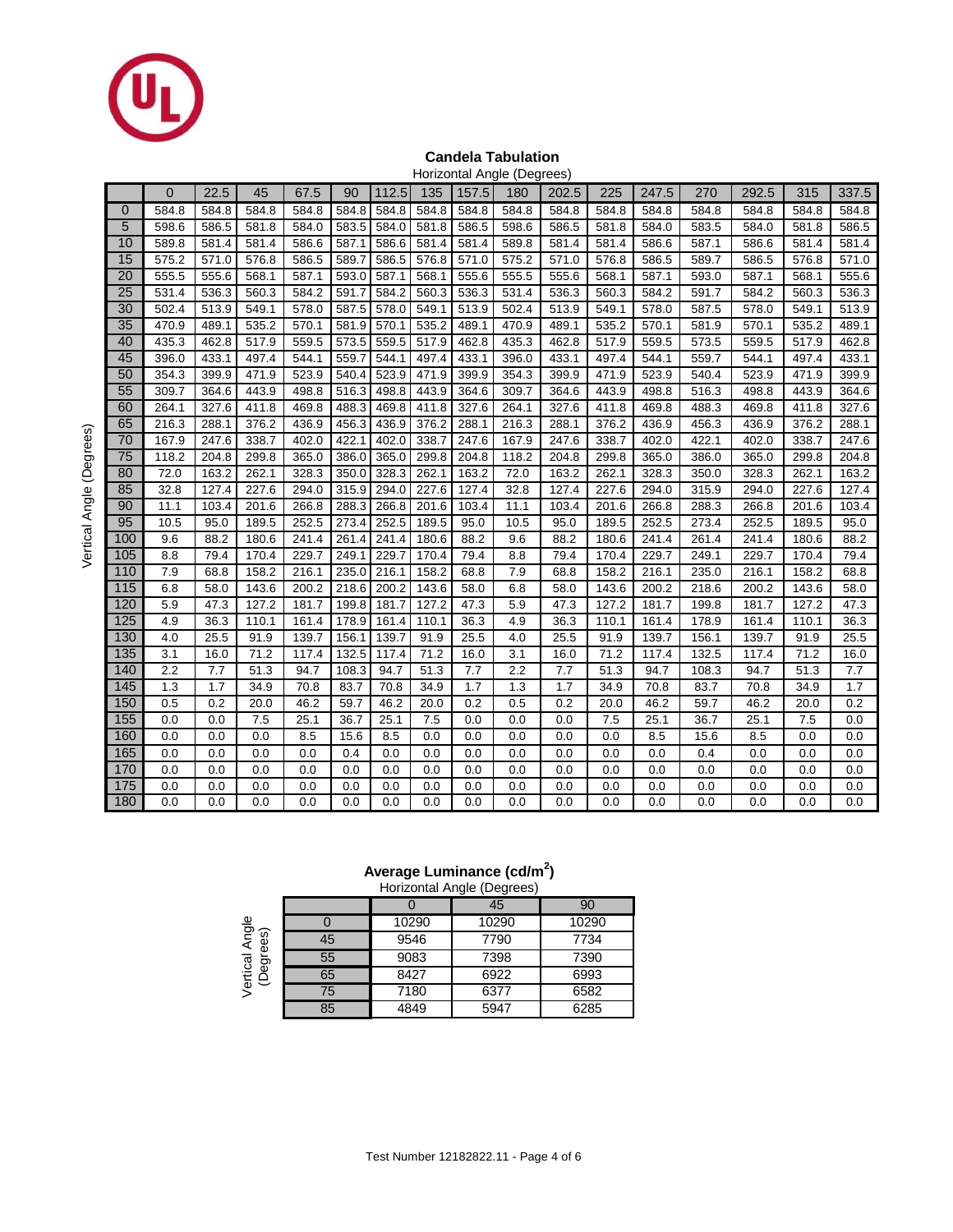

# **Utilization of Lumens - Zonal Cavity Method**

|                                      | <b>Effective Floor Cavity Reflectance 20%</b>                   |          |      |      |      |      |      |      |      |      |      |      |      |      |      |      |      |      |
|--------------------------------------|-----------------------------------------------------------------|----------|------|------|------|------|------|------|------|------|------|------|------|------|------|------|------|------|
| <b>Ceiling Cavity</b><br>Reflectance |                                                                 | 80<br>70 |      |      |      |      |      |      | 50   |      |      | 30   |      |      | 10   |      |      |      |
| Wall<br>Reflectance                  | 70                                                              | 50       | 30   | 10   | 70   | 50   | 30   | 10   | 50   | 30   | 10   | 50   | 30   | 10   | 50   | 30   | 10   |      |
| <b>Room Cavity</b><br>Ratio (RCR)    | Values are expressed as Lumens delivered to the task surface ** |          |      |      |      |      |      |      |      |      |      |      |      |      |      |      |      |      |
|                                      | 3535                                                            | 3535     | 3535 | 3535 | 3377 | 3377 | 3377 | 3377 | 3083 | 3083 | 3083 | 2814 | 2814 | 2814 | 2567 | 2567 | 2567 | 2451 |
|                                      | 3126                                                            | 2940     | 2774 | 2624 | 2971 | 2805 | 2655 | 2520 | 2551 | 2431 | 2321 | 2318 | 2223 | 2135 | 2104 | 2029 | 1959 | 1846 |
| $\overline{2}$                       | 2803                                                            | 2508     | 2263 | 2058 | 2657 | 2392 | 2170 | 1982 | 2174 | 1994 | 1838 | 1973 | 1827 | 1699 | 1788 | 1671 | 1567 | 1460 |
| 3                                    | 2532                                                            | 2170     | 1889 | 1666 | 2396 | 2070 | 1814 | 1608 | 1883 | 1671 | 1497 | 1709 | 1536 | 1389 | 1548 | 1407 | 1286 | 1186 |
|                                      | 2303                                                            | 1901     | 1606 | 1381 | 2178 | 1815 | 1545 | 1336 | 1653 | 1427 | 1248 | 1503 | 1315 | 1162 | 1363 | 1207 | 1078 | 985  |
| 5                                    | 2107                                                            | 1683     | 1387 | 1168 | 1992 | 1609 | 1336 | 1132 | 1468 | 1237 | 1060 | 1338 | 1143 | 989  | 1216 | 1052 | 921  | 834  |
| 6                                    | 1937                                                            | 1503     | 1212 | 1004 | 1833 | 1439 | 1169 | 973  | 1316 | 1086 | 914  | 1202 | 1005 | 855  | 1095 | 928  | 798  | 718  |
|                                      | 1789                                                            | 1354     | 1072 | 874  | 1695 | 1297 | 1035 | 849  | 1190 | 963  | 798  | 1089 | 894  | 748  | 995  | 827  | 700  | 625  |
| 8                                    | 1660                                                            | 1228     | 956  | 769  | 1574 | 1178 | 924  | 748  | 1083 | 862  | 705  | 994  | 802  | 662  | 911  | 744  | 620  | 551  |
| 9                                    | 1546                                                            | 1121     | 860  | 684  | 1468 | 1077 | 832  | 665  | 993  | 778  | 628  | 913  | 726  | 591  | 839  | 675  | 555  | 491  |
| 10                                   | 1446                                                            | 1029     | 779  | 613  | 1374 | 989  | 755  | 597  | 914  | 707  | 564  | 844  | 661  | 532  | 777  | 616  | 501  | 441  |

| <b>Beam and Field Information</b> |               |  |  |  |  |  |  |  |
|-----------------------------------|---------------|--|--|--|--|--|--|--|
| CIE Type:                         | Semi-Direct   |  |  |  |  |  |  |  |
| Center Beam Intenisty:            | 584.8 Candela |  |  |  |  |  |  |  |
| Central Cone Intensity:           | 585 Candela   |  |  |  |  |  |  |  |
| Beam Flux:                        | 2134.3 Lumens |  |  |  |  |  |  |  |
| Beam Angle (0-180):               | 113.9 Degrees |  |  |  |  |  |  |  |
| Beam Angle (90-270):              | 178.0 Degrees |  |  |  |  |  |  |  |
| Field Angle (0-180):              | 163.1 Degrees |  |  |  |  |  |  |  |
| Field Angle (90-270):             | 300.5 Degrees |  |  |  |  |  |  |  |